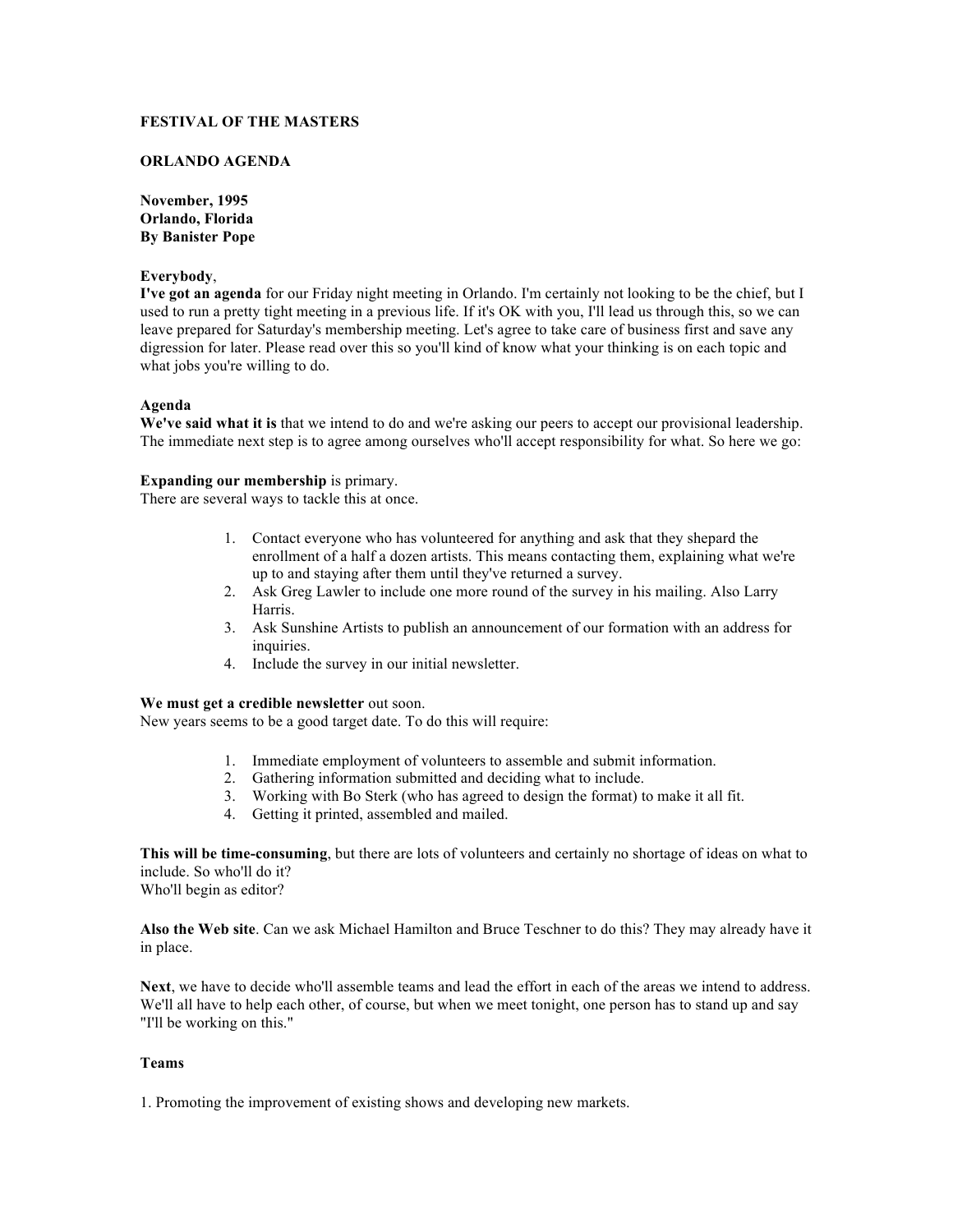**This is directly tied** to our functioning as a source for show directors. In order to develop a perception of our organization as a desirable (and, in time, an indispensible) asset, we've really got to have a hell of a helpful package to offer them. Here's what I see are necessary components of that package:

- 1. A "National Standards" guideline to encompass what information should be included in every prospectus, postmark rather than date of receipt, space allotments, security concerns, jurying procedures, judging guidelines, standard catagories, slide requirements, etc.
- 2. A list of artists in show area willing to serve on "advisory boards." (Artists recommended for advisory boards will need to have a grasp of all the information we have to offer.)
- 3. A list of recommendeed jurors/judges.
- 4. A report on hte educational impact shows have on communities.
- 5. Suggestions and "how-to" information for children's activities.
- 6. List of our membership for mailings.
- 7. An overwhelmingly rosy synopsis of our member artists achievements that can be used for publicity purposes.
- 8. Highlights of, and a way to access, the "Charney Plan."
- 9. For new shows, an overview of pertinent demographics that underscore the potential of that community. This package should be assembled and ready to present prior to our contacting shows. Again, we can all contribute to the development of this and we can all call on volunteers, but someone has to coordinate all this.

# **Who will it be among us**?

This part could be fun. Armed with evidence of our collective purchasing power (i.e. 200 artists use 300,000 gallons of gas, rent 10,000 hotel rooms each year, eat 30,000 meals, buy a million dollars worth of materials every year, imagine what 1,000 artists do and consider that there may be 5,000 of us out there!). We're certainly not out of line in persuing some perks. This involves figuring out (though understanding costs and pricing dictates) what is reasonable to ask, finding out who to ask, getting to that person and asking. The people who do this might look at it as a great big scavenger hunt! Okay, this needs a coordinator.

Who'll do it?

#### 3. **Secure "pro-bono" legal counsel by region**.

This one is easy. I'm sure everyone of us could find among our patrons a lawyer or two who would be willing to provide counsel (not representation) to artists. They could advise us, as needed, and maybe write a letter to a "bad check" for individual artists and cleverly write off their own costs. Someone needs to identify and contact these lawyers.

Who'll do it?

4. **Establish an annual convention**. Explore health care options/ "artist welfare" programs. These are really long-term considerations. They take some smart research and time. Who'll develop our thinking in this direction?

#### 5. **Provide support for emerging artists**.

This is something we should all, and by all I mean the collective membership, do. It's easy. A brief bit in the newsletter could establish the mechanism for doing this. Works like this: Somebody calls me, or you, and says, "Hey, I saw a new artist. A photographer. Here's their name and address." So I call Ray and Rick and ask them to write an encouraging note expressing their willingness to share information. It's easy and helps the industry. Who'll do it?

6. **Next**, we have to have some (smarter) one among us develop a financial plan for the association. Frankly, I don't know what considerations apply here. I suppose: 1. Figuring out what we need, 2. figuring out how to get it, and 3. keeping track of it (being the treasurer). Who'll do it?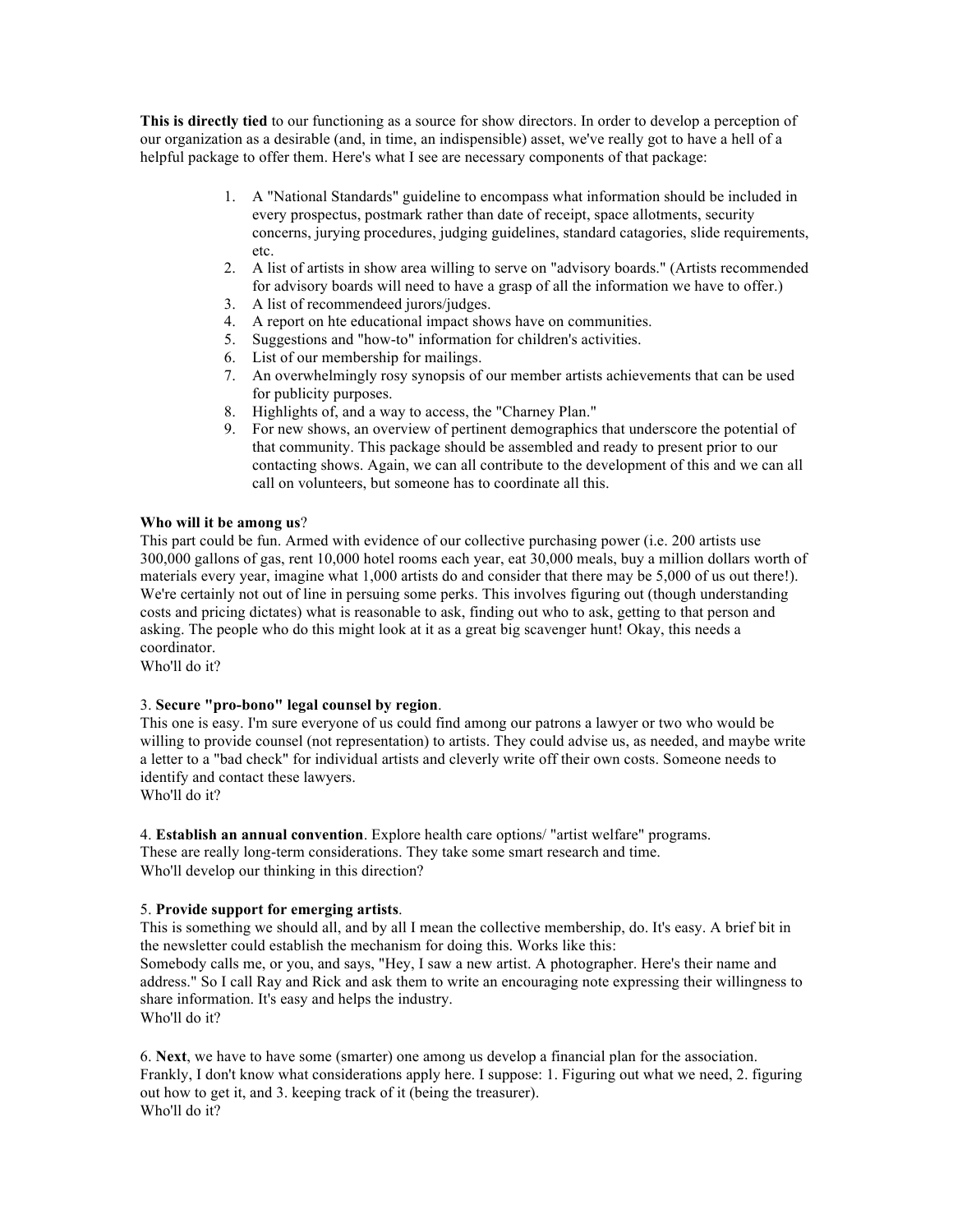**Initially**, I thought we'd have to have a "front man/woman" to be the designated liaison between the association and everyone else. I don't think so anymore. Now I think that if we're all available it will be easier for everyone. As a steering committee, we should all be up on what's happening and be able to refer any question to the one of us dealing with that specific area. Between us, we either know or are known to a great many artists and we can avoid any reluctance that an interested person may have in contacting a total stranger. The more of us that are listed as contacts, the more accessible we are. (We'll include names and our addresses in the newsletter.)

**Someone has to get the mail.** Can we keep the Alpharetta POB? Will Rick and Lenny redistribute as necessary?

**So that we're all kept abreast**, can we send seven copies of whatever matters out? Is there a better way? What is it? Okay, so what will the mechanism be?

**Orlando, FL November, 1995** 

# **ARTISTS! SATURDAY, 6PM, LAKEFRONT STAGE**

**If you're reading this**, it's because as an artist who does outdoor shows you're already part of a casual but amazingly effective information network. Most of what we know about shows and what's happening on the show circuit we learn from other artists. Collectively, we share a huge amount of knowledge and experience, and we share many of the same concerns.

**Remarkably**, what we haven't established until know is a collective voice. Because of this, we've had very little input into the direction our industry has taken. As artists, we comprise the essential core of the festival phenomena, but it's as if we've been on cruise control. Now, all of a sudden, 75% of us are into our forties and many agree that the time has arrived to make a concerted effort to exert some large and positive influence on the future of our community. Collectively, we can accomplish much.

**The National Association of Independent Artists** has been formed, having grown from the dialog begun in Chicago in June and carried forward by a group of your peers who've invested the time and energies it has taken to get us to this point. Already, we are more than 100 artists strong and recognizing the need to share the load among us, almost everyone has indicated a willingness to contribute some volunteer time to some aspect of our effort.

**To be our most effective**, we need to experience a rapid swelling of our membership. Toward that end, there will be a short meeting Saturday night at the Lakefront Stage to introduce the volunteers who have agreed to act as an initial steering committee and lead groups of volunteers in the pursuit of our goals. We'll try to be prepared to answer questions at this meeting, but as everyone would like to keep it short and sweet, here's an overview of what the association hopes to accomplish:

The purpose of the association is to enhance the economic well-being of people who exhibit their work at outdoor and indoor art and/or craft shows, to encourage creative expression and artistic excellence, and to expand public awareness, appreciation and acquisition of American art and fine craft.

**We recognize** that the full range of what we might accomplish has not occurred to us, but here are some of the things we intend to do: